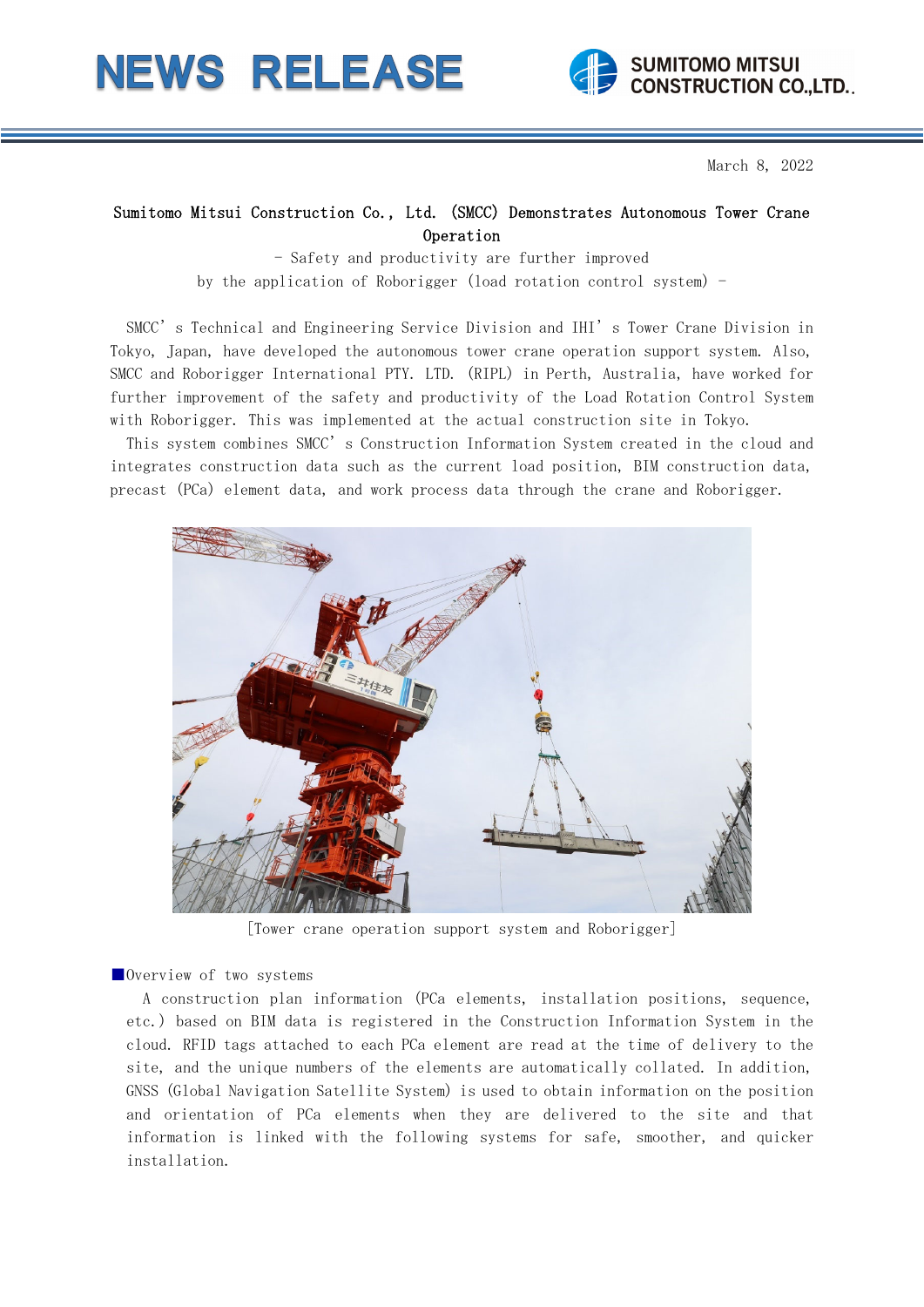### ≪Tower crane operation support system≫

The optimum lifting route for the PCa elements is automatically generated based on the construction plan information. Once the operator confirms it on the monitor, each PCa element is automatically directed from the lifting point to the nearby installation point. The operation of tower cranes requires well-experienced operators. Consequently, this system brings the solution to worker shortage issues, which is a concern in the future. Moreover, it is safer and easier to operate tower cranes when it is automatic.

#### ≪Load rotation control system of Roborigger≫

PCa members are automatically controlled to rotate horizontally and hold positions in conjunction with the lifting work of the tower crane. It enables smooth descent installation work by automatically rotating and holding at the respective (azimuth) angle of the PCa elements based on the construction plan information. This system eliminates the need for workers to manually rotate the lifted load with the ropes and reduces the risk of disasters such as collision with suspended loads and falling of workers.



# ■Outline of the construction project

- ・Project name: Seiseki Sakuragaoka PJ, A-Site New Construction (tentative)
- ・Location: Tama City, Tokyo
- ・Total floor area: Approx. 47,613m2
- ・Structural scale: RC structure, 33 floors above ground, 2 floors on rooftop, 520 units in total
- ・ Structural construction method: SMCC's SQRIM-Full Precast Concrete Method